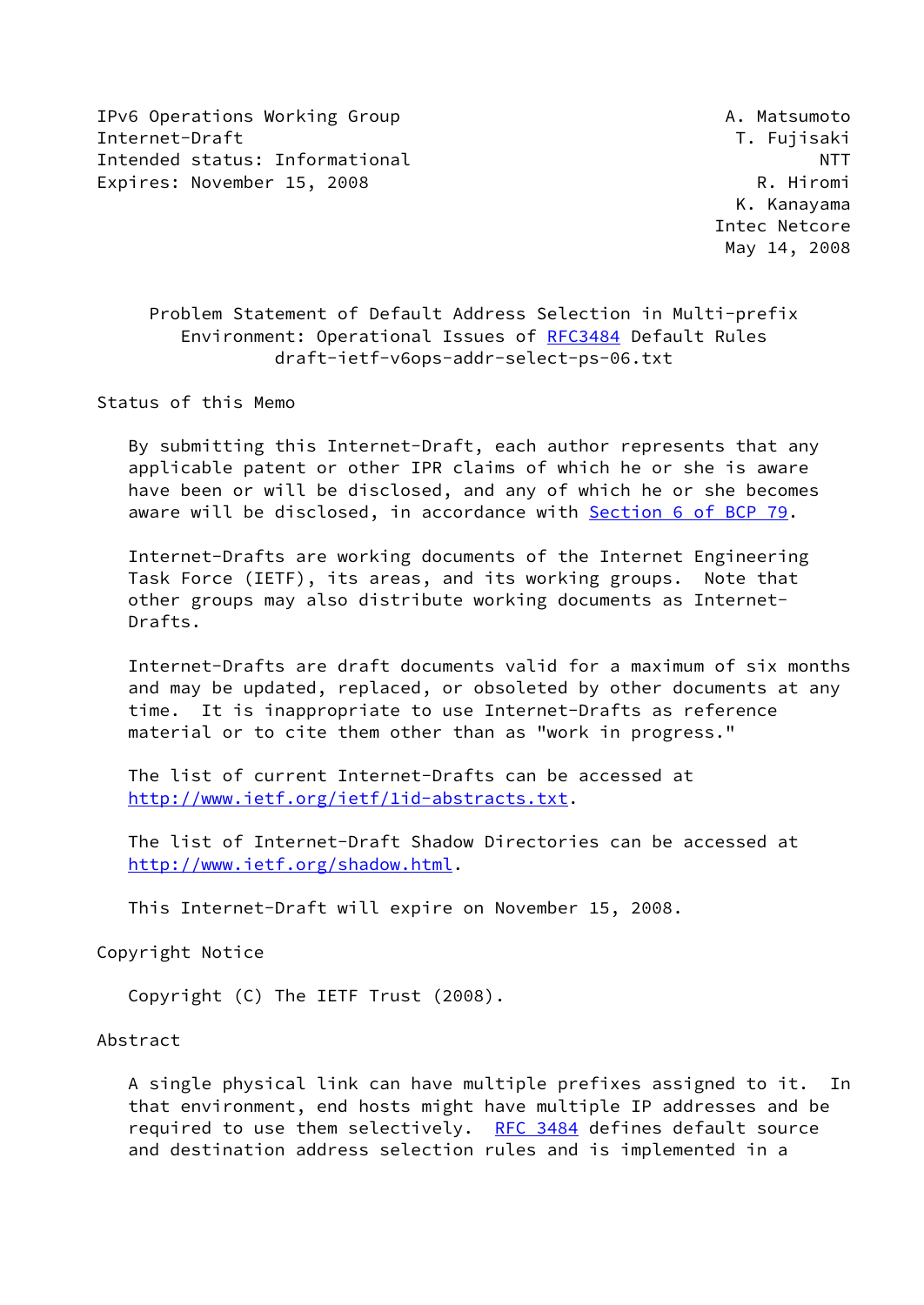| Internet-Draft | Address Selection PS | May 2008 |
|----------------|----------------------|----------|
|----------------|----------------------|----------|

 variety of OS's. But, it has been too difficult to use operationally for several reasons, In some environment where multiple prefixes are assigned on a single physical link, the host with the default address selection rules will experience some trouble in communication. This document describes the possible problems that end hosts could encounter in an environment with multiple prefixes.

# Table of Contents

| 1.1. Scope of this document 3                                                                               |                |
|-------------------------------------------------------------------------------------------------------------|----------------|
|                                                                                                             |                |
| 2.1. Source Address Selection                                                                               | $\overline{4}$ |
| Multiple Routers on Single Interface<br>2.1.1.                                                              | $\overline{4}$ |
| Ingress Filtering Problem $\ldots \ldots \ldots \ldots \ldots$<br>2.1.2.                                    |                |
| 2.1.3. Half-Closed Network Problem 6                                                                        |                |
| $2.1.4$ . Combined Use of Global and ULA $\frac{7}{2}$                                                      |                |
| $2.1.5$ . Site Renumbering 8                                                                                |                |
| Multicast Source Address Selection $\frac{9}{2}$<br>2.1.6.                                                  |                |
| Temporary Address Selection $\ldots \ldots \ldots \ldots$<br>2.1.7.                                         |                |
| 2.2. Destination Address Selection 10                                                                       |                |
| IPv4 or IPv6 prioritization 10<br>2.2.1.                                                                    |                |
| $2.2.2.$ ULA and IPv4 dual-stack environment 11                                                             |                |
| $2.2.3$ . ULA or Global Prioritization 12                                                                   |                |
| 3.                                                                                                          |                |
| Security Considerations $\ldots \ldots \ldots \ldots \ldots \ldots \ldots \frac{13}{2}$<br>$\overline{4}$ . |                |
| 5.                                                                                                          |                |
| 6.                                                                                                          |                |
| 6.1.                                                                                                        |                |
| 6.2. Informative References 14                                                                              |                |
| Appendix A. Appendix. Revision History 14                                                                   |                |
|                                                                                                             |                |
| Intellectual Property and Copyright Statements 17                                                           |                |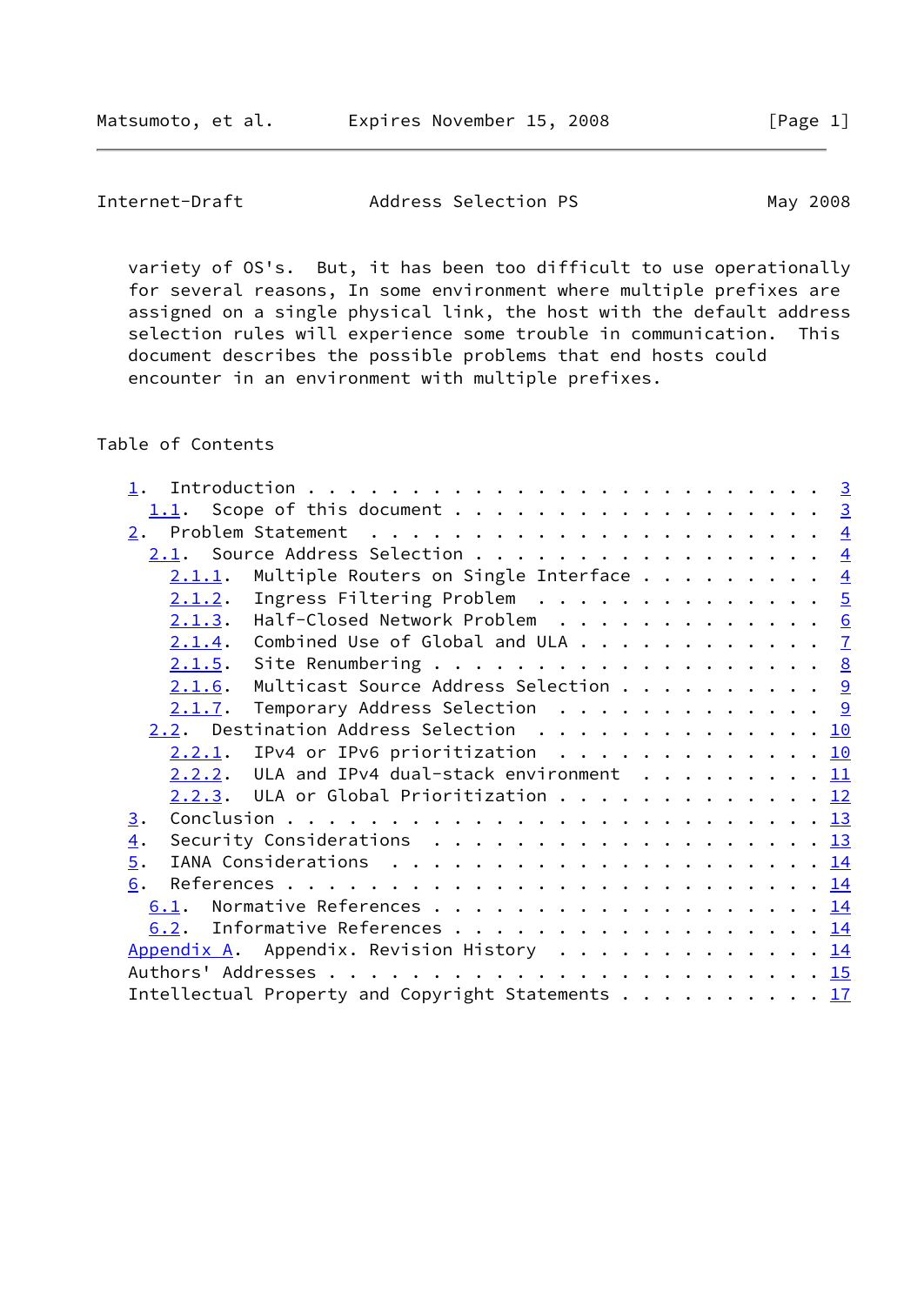Matsumoto, et al. Expires November 15, 2008 [Page 2]

<span id="page-2-1"></span>Internet-Draft Address Selection PS May 2008

## <span id="page-2-0"></span>[1](#page-2-0). Introduction

 In IPv6, a single physical link can have multiple prefixes assigned to it. In such cases, an end-host may have multiple IP addresses assigned to an interface on that link. In the IPv4-IPv6 dual stack environment or in a site connected to both a ULA [\[RFC4193](https://datatracker.ietf.org/doc/pdf/rfc4193)] and Globally routable networks, an end-host typically has multiple IP addresses. These are examples of the networks that we focus on in this document. In such an environment, an end-host may encounter some communication troubles.

 Inappropriate source address selection at the end-host causes unexpected asymmetric routing, filtering by a router or discarding of packets bacause there is no route to the host.

 Considering a multi-prefix environment, destination address selection is also important for correct or better communication establishment.

 [RFC 3484](https://datatracker.ietf.org/doc/pdf/rfc3484) [\[RFC3484](https://datatracker.ietf.org/doc/pdf/rfc3484)] defines default source and destination address selection algorithms and is implemented in a variety of OS's. But, it has been too difficult to use operationally for several reasons, such as lack of autoconfiguration method. There are some problematic cases where the host with the default address selection rules encounter communication troubles.

 This document describes such possibilities of incorrect address selection which leads to dropping packets and communication failure.

### <span id="page-2-2"></span>[1.1](#page-2-2). Scope of this document

 As other mechanisms already exists, the multi-homing techniques for achieving redundancy are basically out of our scope.

We focus on an end-site network environment and unmanaged hosts in such an environment. This is because address selection behavior at this kind of hosts are difficult to manipulate owing to the users's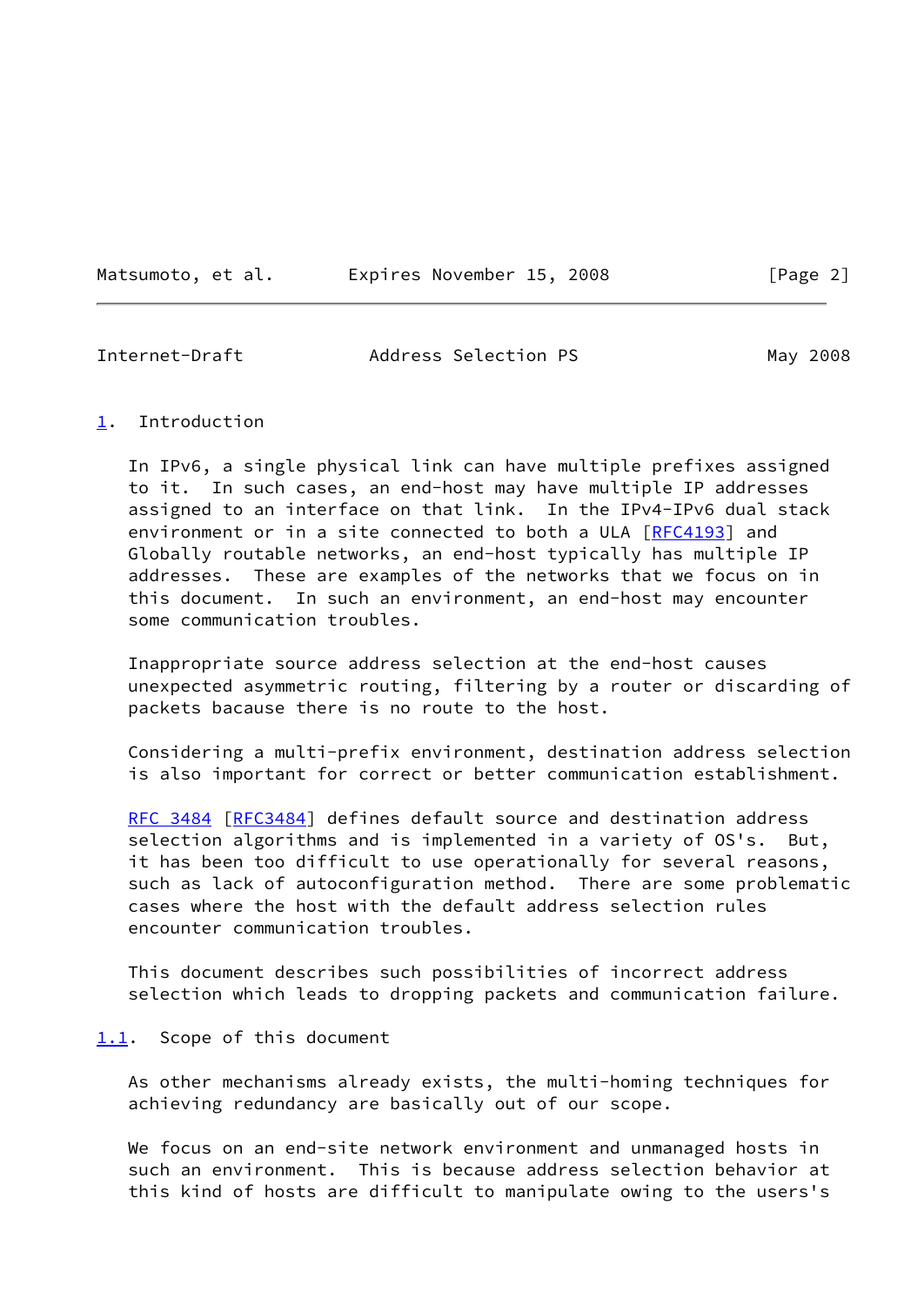lack of knowledge, hosts' location, or massiveness of the hosts.

 The scope of this document is to sort out problematic cases related to address selection. It includes problems that can be solved in the framework of [RFC 3484](https://datatracker.ietf.org/doc/pdf/rfc3484) and problems that cannot. For the latter, [RFC](https://datatracker.ietf.org/doc/pdf/rfc3484) [3484](https://datatracker.ietf.org/doc/pdf/rfc3484) might be modified to meet their needs, or another address selection solution might be necessary. For the former, an additional mechanism that mitigates the operational difficulty might be necessary.

 This document also includes simple solution analysis for each problematic case. This analysis basically just focuses on whether

| Matsumoto, et al. | Expires November 15, 2008 | [Page 3] |
|-------------------|---------------------------|----------|
|                   |                           |          |

<span id="page-3-1"></span>Internet-Draft Address Selection PS May 2008

 the case can be solved in the framework of [RFC 3484](https://datatracker.ietf.org/doc/pdf/rfc3484) or not. If not, some possible solutions are described. Even if a case can be solved in the framework of [RFC 3484,](https://datatracker.ietf.org/doc/pdf/rfc3484) as mentioned above, it does not necessarily mean that there is no operational difficulty. For example, in the environment stated above, it is not a feasible solution to configure each host's policy table by hand. So, for such an solution, configuration pain is yet another common problem.

- <span id="page-3-0"></span>[2](#page-3-0). Problem Statement
- <span id="page-3-2"></span>[2.1](#page-3-2). Source Address Selection
- <span id="page-3-3"></span>[2.1.1](#page-3-3). Multiple Routers on Single Interface

 ================== | Internet | ================== | | 2001:db8:1000::/36 | | 2001:db8:8000::/36 +----+-+ +-+----+ | ISP1 | | ISP2 | +----+-+ +-+----+ | | 2001:db8:1000:::/48 | | 2001:db8:8000::/48 +-----+---+ +----+----+ | Router1 | | Router2 | +-------+-+ +-+-------+ | |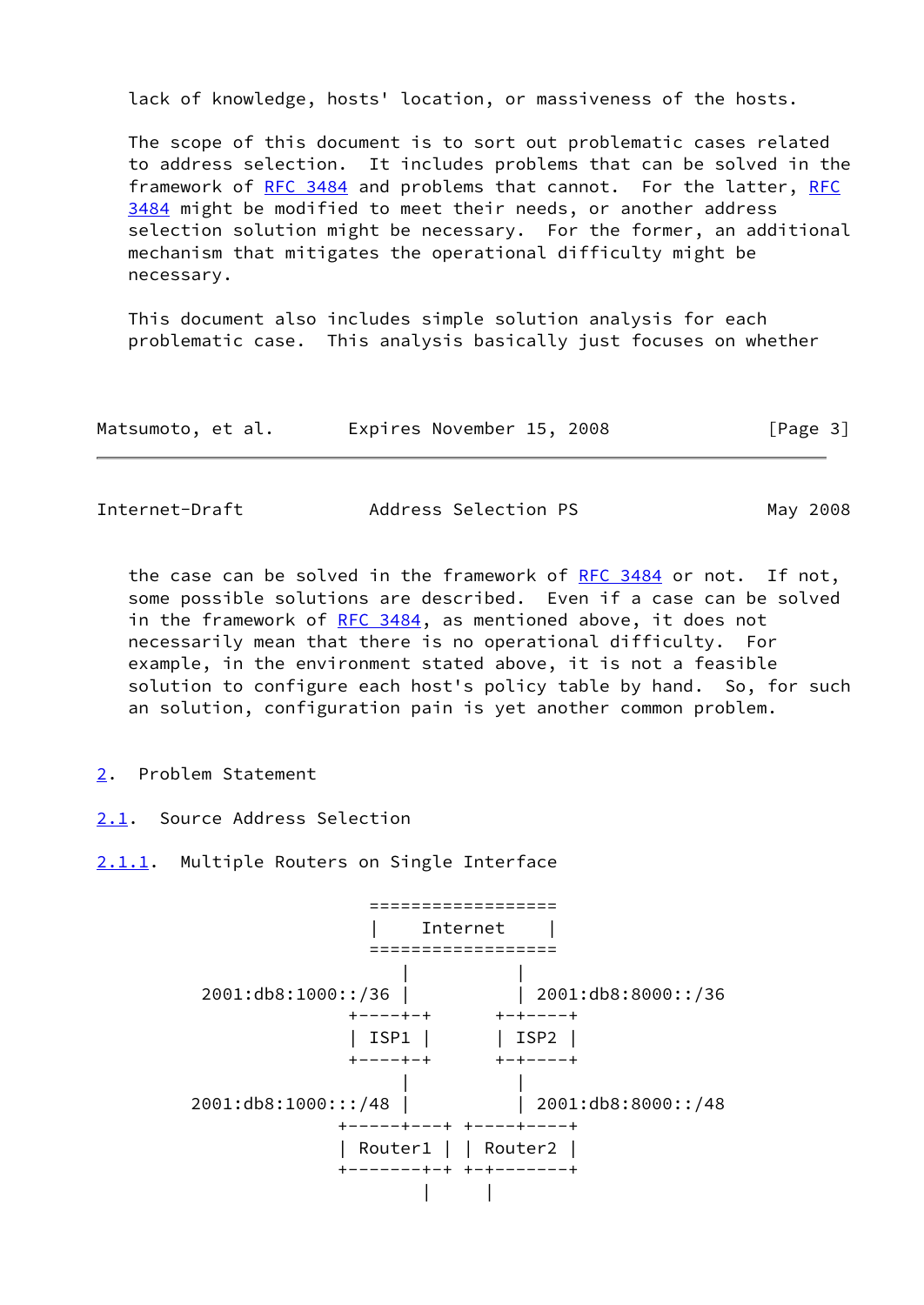2001:db8:1000:1::/64 | | 2001:db8:8000:1::/64 | | -----+-+-----+------ | +-+----+ 2001:db8:1000:1::100 | Host | 2001:db8:8000:1::100 +------+

[Fig. 1]

 Generally speaking, there is no interaction between next-hop determination and address selection. In this example, when a host starts a new connection and sends a packet via Router1, the host does not necessarily choose address 2001:db8:1000:1::100 given by Router1 as the source address. This causes the same problem as described in the next section 'Ingress Filtering Problem'.

Solution analysis:

| Matsumoto, et al. | Expires November 15, 2008 |  | [Page 4] |
|-------------------|---------------------------|--|----------|
|-------------------|---------------------------|--|----------|

<span id="page-4-1"></span>Internet-Draft Address Selection PS May 2008

 As this case depends on next hop selection, controling the address selection behavior at Host alone doesn't solve the entire problem. One possible solution for this case is adopting source address based routing at Router1 and Router2. Another solution may be using static routing at Router1, Router2 and Host, and using the corresponding static address selection policy at Host.

<span id="page-4-0"></span>[2.1.2](#page-4-0). Ingress Filtering Problem

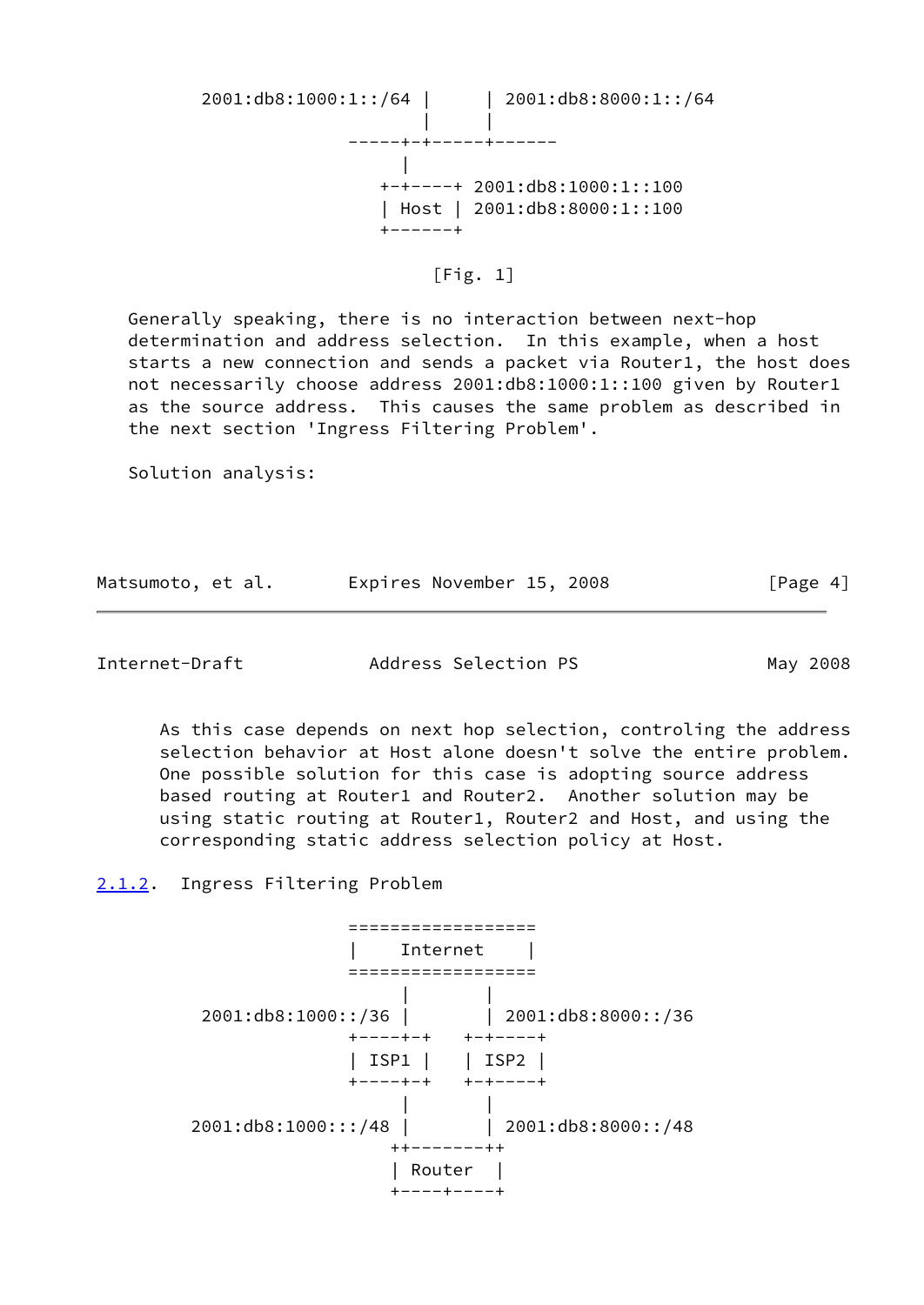

 $[Fig. 2]$ 

 When a relatively small site, which we call a "customer network", is attached to two upstream ISPs, each ISP delegates a network address block, which is usually /48, and a host has multiple IPv6 addresses.

 When the source address of an outgoing packet is not the one that is delegated by an upstream ISP, there is a possibility that the packet will be dropped at the ISP by its Ingress Filter. Ingress filtering(uRPF: unicast Reverse Path Forwarding) is becoming more popular among ISPs to mitigate the damage of DoS attacks.

 In this example, when the Router chooses the default route to ISP2 and the Host chooses 2001:db8:1000:1::100 as the source address for packets sent to a host (2001:db8:2000::1) somewhere on the Internet, the packets may be dropped at ISP2 because of Ingress Filtering.

Solution analysis:

| Matsumoto, et al. |  | Expires November 15, 2008 |  |  |  | [Page 5] |  |
|-------------------|--|---------------------------|--|--|--|----------|--|
|-------------------|--|---------------------------|--|--|--|----------|--|

<span id="page-5-1"></span>

| Internet-Draft | Address Selection PS | May 2008 |
|----------------|----------------------|----------|
|----------------|----------------------|----------|

 One possible solution for this case is adopting source address based routing at Router. Another solution may be using static routing at Router, and using the corresponding static address selection policy at Host.

<span id="page-5-0"></span>[2.1.3](#page-5-0). Half-Closed Network Problem

 You can see a second typical source address selection problem in a multihome site with global-closed mixed connectivity like in the figure below. In this case, Host-A is in a multihomed network and has two IPv6 addresses, one delegated from each of the upstream ISPs. Note that ISP2 is a closed network and does not have connectivity to the Internet.

+--------+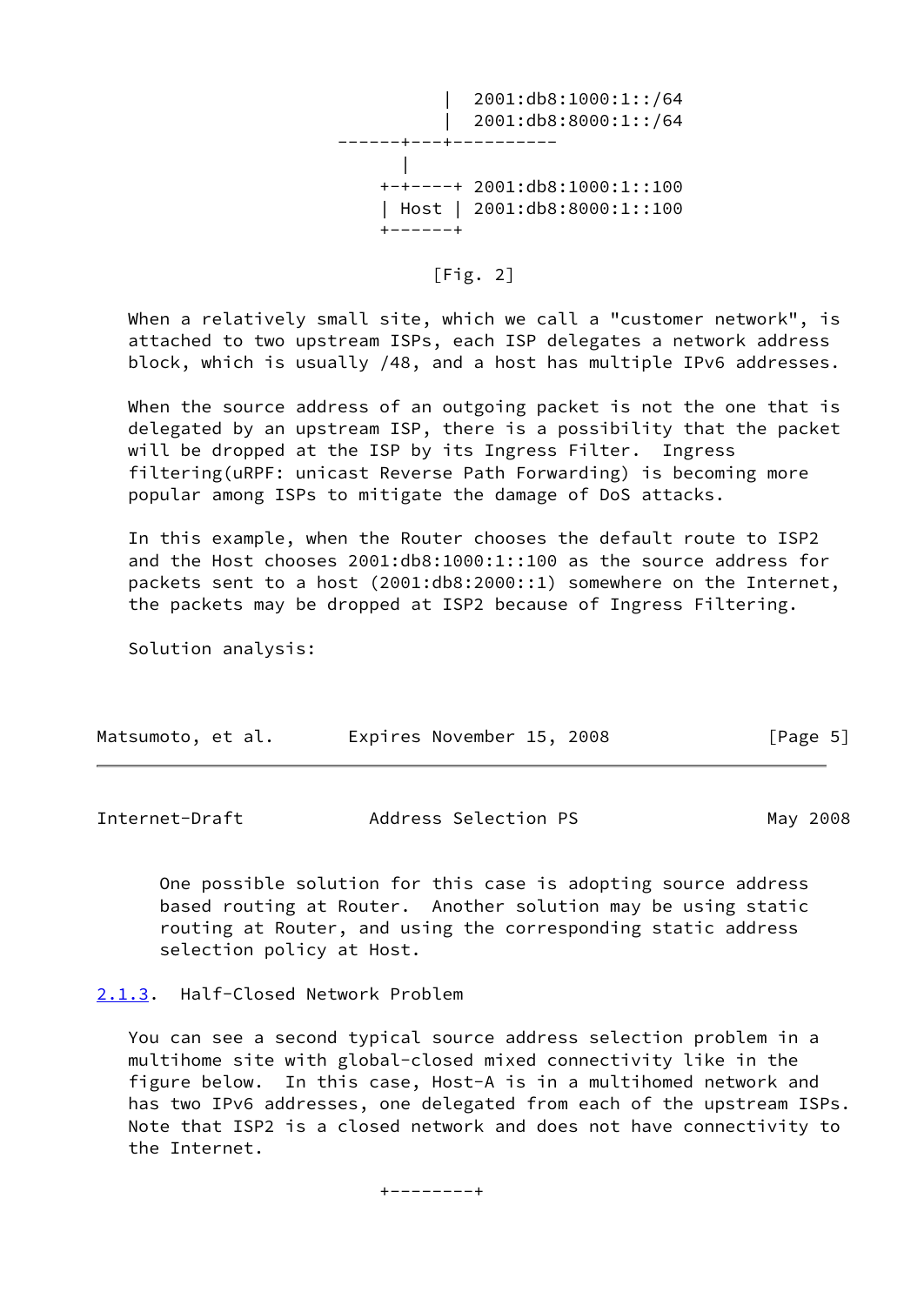| Host-C | 2001:db8:a000::1 +-----+--+ | ============== +--------+ | Internet | | Host-B | 2001:db8:8000::1 ============== +--------+ | | 2001:db8:1000:/36 | | 2001:db8:8000::/36 +----+-+ +-+---++ | ISP1 | | ISP2 | (Closed Network/VPN tunnel) +----+-+ +-+----+ | | 2001:db8:1000:/48 | | 2001:db8:8000::/48 ++-------++ | Router | +----+----+ | 2001:db8:1000:1::/64 | 2001:db8:8000:1::/64 ------+---+---------- | +--+-----+ 2001:db8:1000:1::100 | Host-A | 2001:db8:8000:1::100 +--------+

[Fig. 3]

 You do not need two physical network connections here. The connection from the Router to ISP2 can be a logical link over ISP1 and the Internet.

When Host-A starts the connection to Host-B in ISP2, the source address of a packet that has been sent will be the one delegated from ISP2, that is 2001:db8:8000:1::100, because of rule 8 (longest

| Matsumoto, et al. | Expires November 15, 2008 | [Page 6] |
|-------------------|---------------------------|----------|
|                   |                           |          |

<span id="page-6-0"></span>Internet-Draft Address Selection PS May 2008

matching prefix) in [RFC 3484.](https://datatracker.ietf.org/doc/pdf/rfc3484)

 Host-C is located somewhere on the Internet and has IPv6 address 2001:db8:a000::1. When Host-A sends a packet to Host-C, the longest matching algorithm chooses 2001:db8:8000:1::100 for the source address. In this case, the packet goes through ISP1 and may be filtered by ISP1's ingress filter. Even if the packet is not filtered by ISP1, a return packet from Host-C cannot possibly be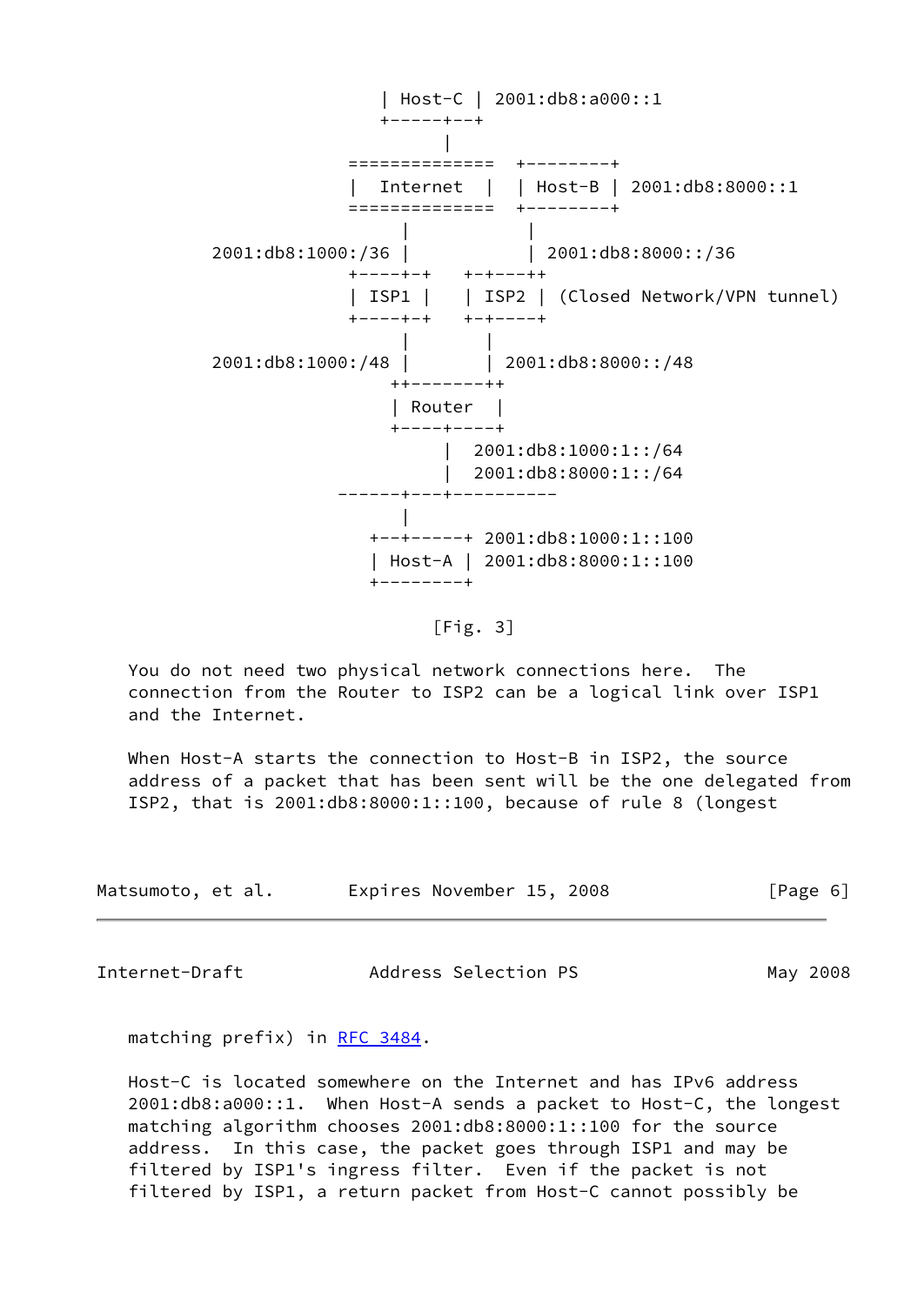delivered to Host-A because the return packet is destined for 2001: db8:8000:1::100, which is closed from the Internet.

 The important point is that each host chooses a correct source address for a given destination address. To solve this kind of network policy based address selection problems, it is likely that delivering addtional information to a node fits better than algorithmic solutions that are local to the node.

Solution analysis:

This problem can be solved in the [RFC 3484](https://datatracker.ietf.org/doc/pdf/rfc3484) framework. For example, configuring some address selection policies into Host-A's [RFC 3484](https://datatracker.ietf.org/doc/pdf/rfc3484) policy table can solve this problem.

<span id="page-7-0"></span>[2.1.4](#page-7-0). Combined Use of Global and ULA



[Fig. 4]

<span id="page-7-1"></span>

| Matsumoto, et al. | Expires November 15, 2008 | [Page $7$ ] |
|-------------------|---------------------------|-------------|
|                   |                           |             |
| Internet-Draft    | Address Selection PS      | May 2008    |

As [RFC 4864 \[RFC4864](https://datatracker.ietf.org/doc/pdf/rfc4864)] describes, using a ULA may be beneficial in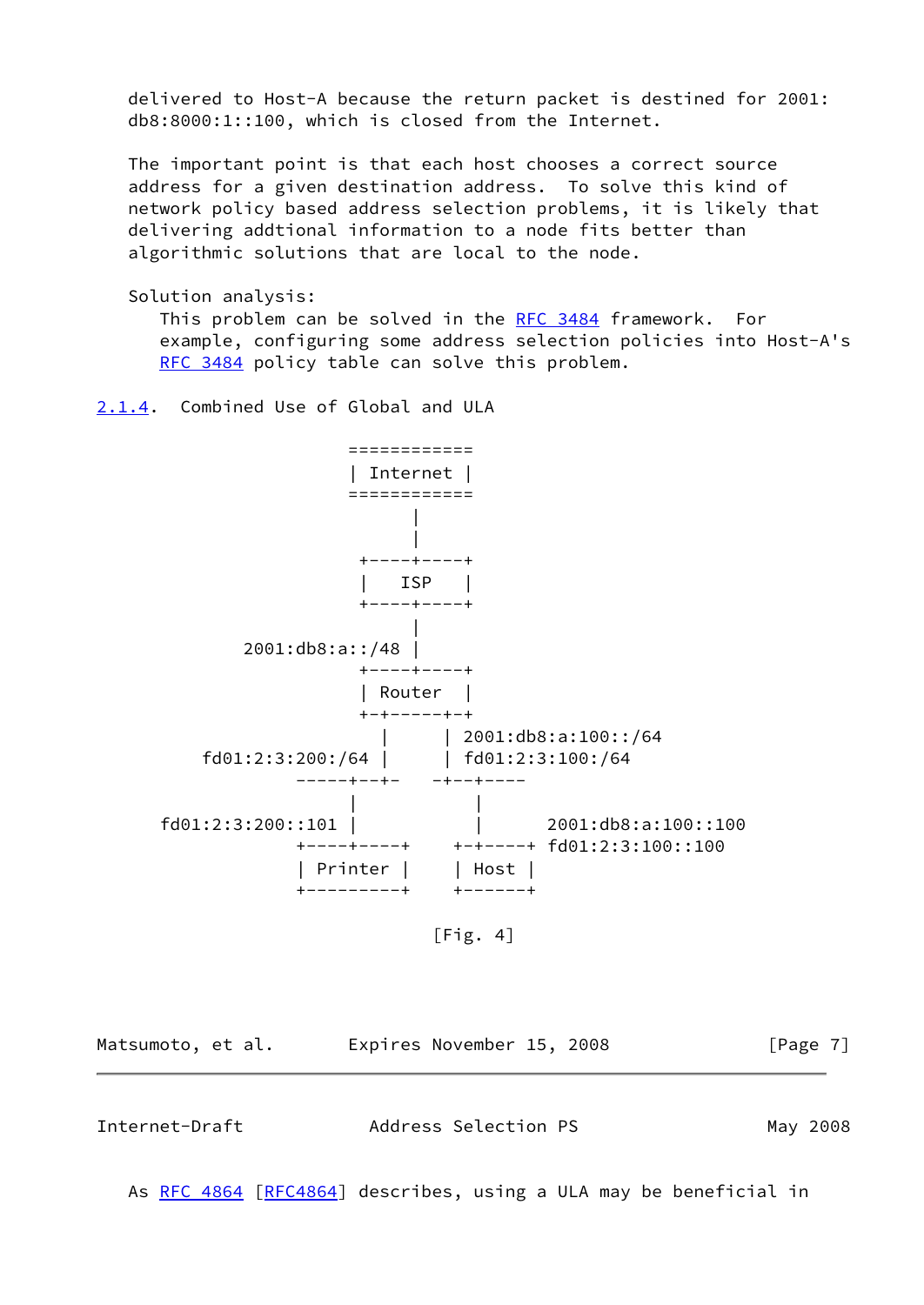some scenarios. If the ULA is used for internal communication, packets with ULA need to be filtered at the Router.

 This case does not presently create an address selection problem because of the dissimilarity between the ULA and the Global Unicast Address. The longest matching rule of [RFC 3484](https://datatracker.ietf.org/doc/pdf/rfc3484) chooses the correct address for both intra-site and extra-site communication.

 In the future, however, there is a possibility that the longest matching rule will not be able to choose the correct address anymore. That is the moment when the assignment of those Global Unicast Addresses starts, where the first bit is 1. In [RFC 4291](https://datatracker.ietf.org/doc/pdf/rfc4291) [\[RFC4291](https://datatracker.ietf.org/doc/pdf/rfc4291)], almost all address spaces of IPv6, including those whose first bit is 1, are assigned as Global Unicast Addresses.

Namely, when we start to assign a part of the address block  $8000::/1$  as the global unicast address and that part is used somewhere in the Internet, the longest matching rule ceases to function properly for the people trying to connect to the servers with those addresses.

 For example, when the destination host has an IPv6 address 8000::1, and the originating host has 2001:db8::1 and fd0:1::1, the source address will be fd00:1::1, because the longest matching bit length is 0 for 2001:db8::1 and 1 for fd0:1::1 respectively.

## Solution analysis:

This problem can be solved in the [RFC 3484](https://datatracker.ietf.org/doc/pdf/rfc3484) framework. For example, configuring some address selection policies into Host's [RFC 3484](https://datatracker.ietf.org/doc/pdf/rfc3484) policy table can solve this problem. Another solution is to modify [RFC 3484](https://datatracker.ietf.org/doc/pdf/rfc3484) and define ULA's scope smaller than the global scope.

#### <span id="page-8-0"></span>[2.1.5](#page-8-0). Site Renumbering

 [RFC 4192](https://datatracker.ietf.org/doc/pdf/rfc4192) [\[RFC4192](https://datatracker.ietf.org/doc/pdf/rfc4192)] describes a recommended procedure for renumbering a network from one prefix to another. An autoconfigured address has a lifetime, so by stopping advertisement of the old prefix, the autoconfigured address is eventually invalidated.

 However, invalidating the old prefix takes a long time. You cannot stop routing to the old prefix as long as the old prefix is not removed from the host. This can be a tough issue for ISP network administrators.

 There is a technique of advertising the prefix with the preferred lifetime zero, however, [RFC 4862](https://datatracker.ietf.org/doc/pdf/rfc4862) [\[RFC4862](https://datatracker.ietf.org/doc/pdf/rfc4862)] 5.5.4 does not absolutely prohibit the use of a deprecated address for a new outgoing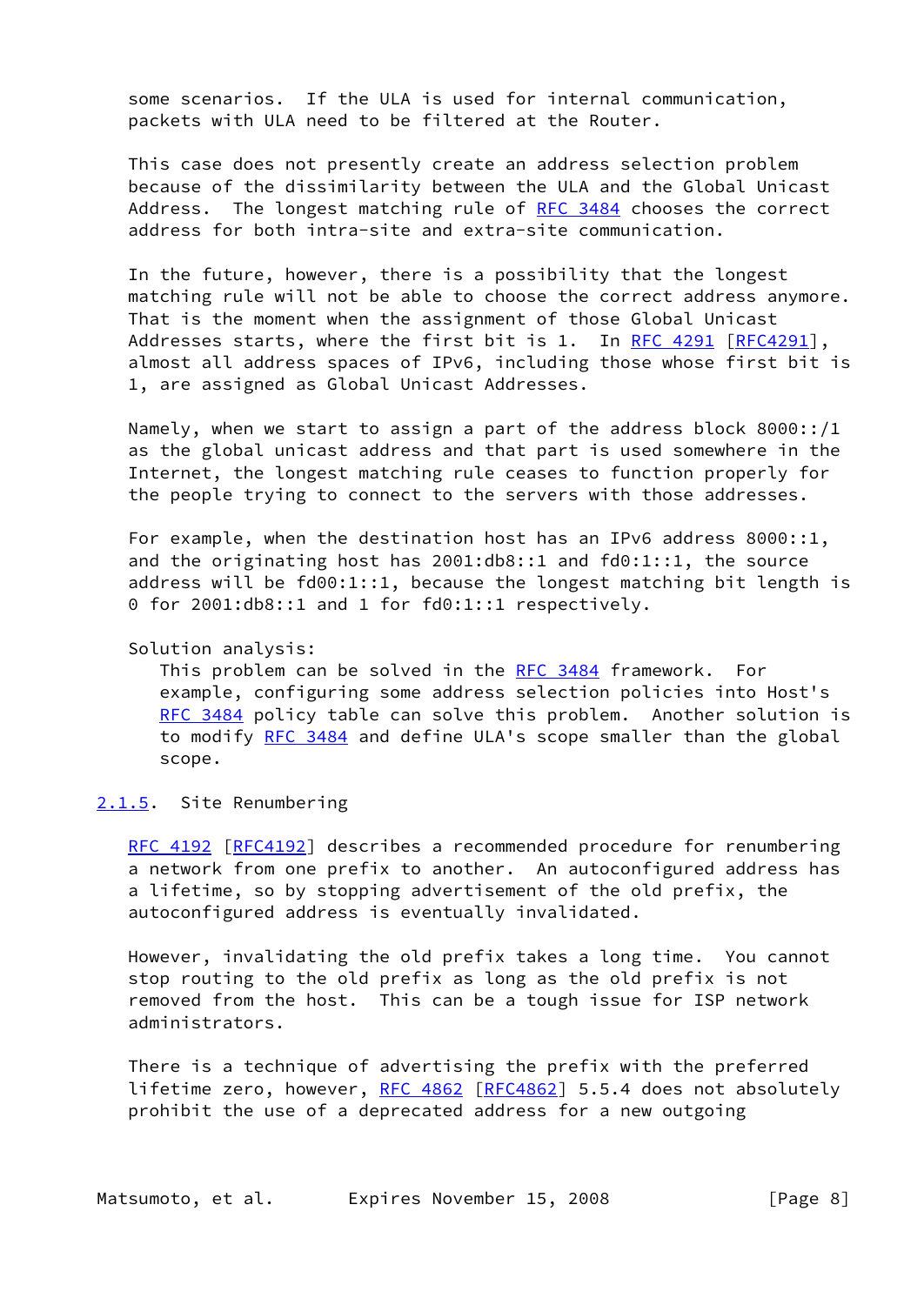<span id="page-9-1"></span> connection due to limitations relating to what applications are capable of doing."



 $[Fig. 5]$ 

Solution analysis:

This problem can be mitigated in the [RFC 3484](https://datatracker.ietf.org/doc/pdf/rfc3484) framework. For example, configuring some address selection policies into the Host-A's [RFC 3484](https://datatracker.ietf.org/doc/pdf/rfc3484) policy table can solve this problem.

<span id="page-9-0"></span>[2.1.6](#page-9-0). Multicast Source Address Selection

 This case is an example of site-local or global prioritization. When you send a multicast packet across site-borders, the source address of the multicast packet should be a globally routable address. The longest matching algorithm, however, selects a ULA if the sending host has both a ULA and a Global Unicast Address.

<span id="page-9-2"></span>[2.1.7](#page-9-2). Temporary Address Selection

[RFC 3041](https://datatracker.ietf.org/doc/pdf/rfc3041) [\[RFC3041](https://datatracker.ietf.org/doc/pdf/rfc3041)] defines a Temporary Address. The usage of a Temporary Address has both pros and cons. That is good for viewing web pages or communicating with the general public, but that is bad for a service that uses address-based authentication and for logging purposes.

 If you could turn the temporary address on and off, that would be better. If you could switch its usage per service (destination address), that would also be better. The same situation can be found when using HA (home address) and CoA (care-of address)in a Mobile IPv6 [\[RFC3775](https://datatracker.ietf.org/doc/pdf/rfc3775)] network.

At the Future Work section in [RFC 3041](https://datatracker.ietf.org/doc/pdf/rfc3041), it discusses that the API extension might be necessary to achieve better address selection mechanism with finer granularity.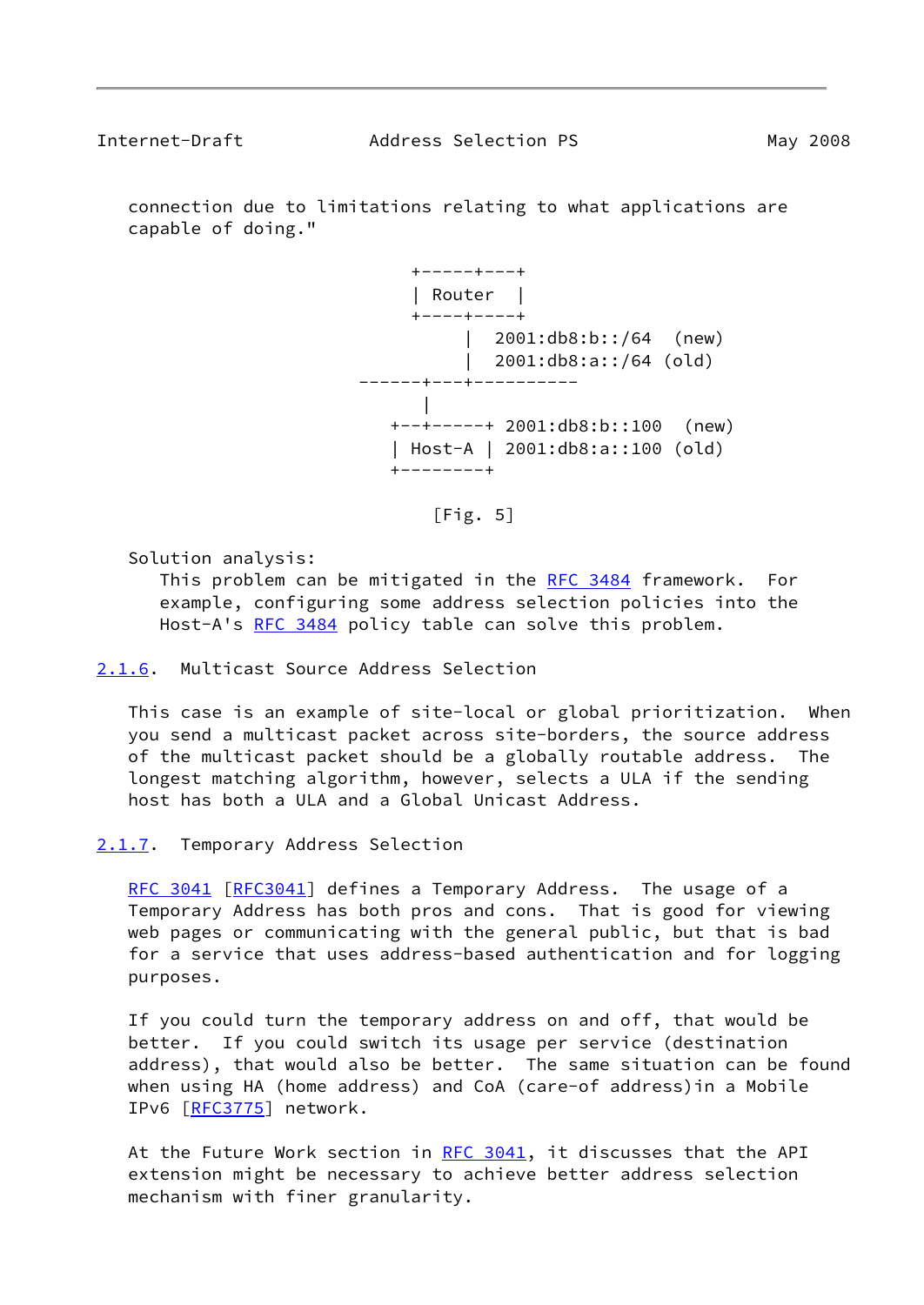Solution analysis:

| Matsumoto, et al. |  | Expires November 15, 2008 |  | [Page 9] |
|-------------------|--|---------------------------|--|----------|
|                   |  |                           |  |          |

<span id="page-10-1"></span>Internet-Draft Address Selection PS May 2008

This problem can not be solved in the [RFC 3484](https://datatracker.ietf.org/doc/pdf/rfc3484) framework. A possible solution is to make applications to select desirable addresses by using IPv6 Socket API for Source Address Selection defind in [RFC 5014](https://datatracker.ietf.org/doc/pdf/rfc5014) [[RFC5014](https://datatracker.ietf.org/doc/pdf/rfc5014)].

- <span id="page-10-0"></span>[2.2](#page-10-0). Destination Address Selection
- <span id="page-10-2"></span>[2.2.1](#page-10-2). IPv4 or IPv6 prioritization

 The default policy table gives IPv6 addresses higher precedence than IPv4 addresses. There seem to be many cases, however, where network administrators want to control the address selection policy of end hosts the other way around.

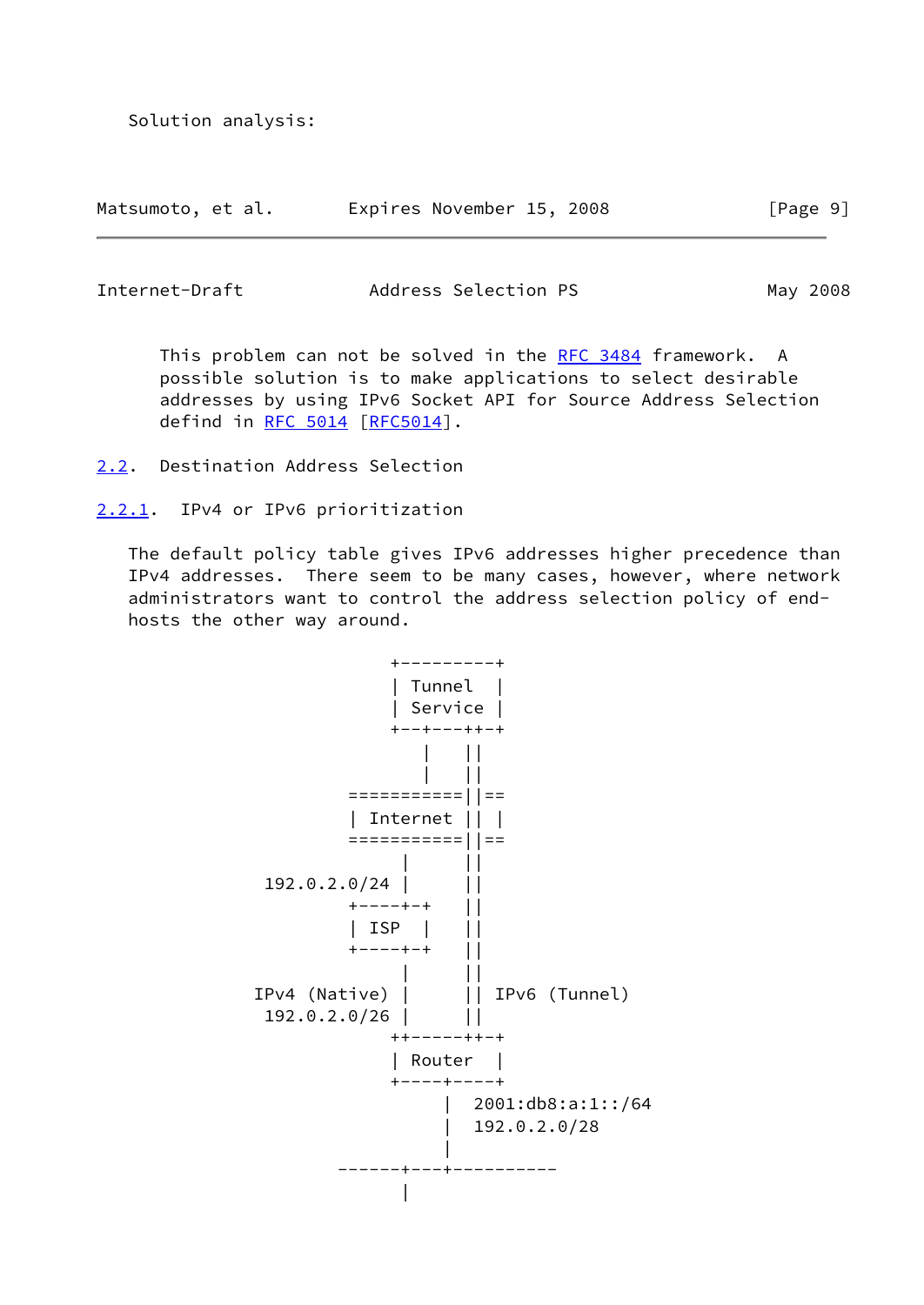+-+----+ 2001:db8:a:1::100 | Host | 192.0.2.2 +------+

# [Fig. 6]

 In the figure above, a site has native IPv4 and tunneled-IPv6 connectivity. Therefore, the administrator may want to set a higher priority for using IPv4 than using IPv6 because the quality of the

| Matsumoto, et al. | Expires November 15, 2008 | [Page 10] |
|-------------------|---------------------------|-----------|
|-------------------|---------------------------|-----------|

<span id="page-11-1"></span>Internet-Draft Address Selection PS May 2008

tunnel network seems to be worse than that of the native transport.

Solution analysis:

 This problem can be solved in the [RFC 3484](https://datatracker.ietf.org/doc/pdf/rfc3484) framework. For example, configuring some address selection policies into Host's [RFC 3484](https://datatracker.ietf.org/doc/pdf/rfc3484) policy table can solve this problem.

<span id="page-11-0"></span>[2.2.2](#page-11-0). ULA and IPv4 dual-stack environment

 This is a special form of IPv4 and IPv6 prioritization. When an enterprise has IPv4 Internet connectivity but does not yet have IPv6 Internet connectivity, and the enterprise wants to provide site-local IPv6 connectivity, a ULA is the best choice for site-local IPv6 connectivity. Each employee host will have both an IPv4 global or private address and a ULA. Here, when this host tries to connect to Host-C that has registered both A and AAAA records in the DNS, the host will choose AAAA as the destination address and the ULA for the source address. This will clearly result in a connection failure.

 +--------+ | Host-C | AAAA = 2001:db8::80  $+---++A = 192.0.2.1$  | ============ | Internet | ============ | no IPv6 connectivity +----+----+ | Router | +----+----+ | | fd01:2:3::/48 (ULA)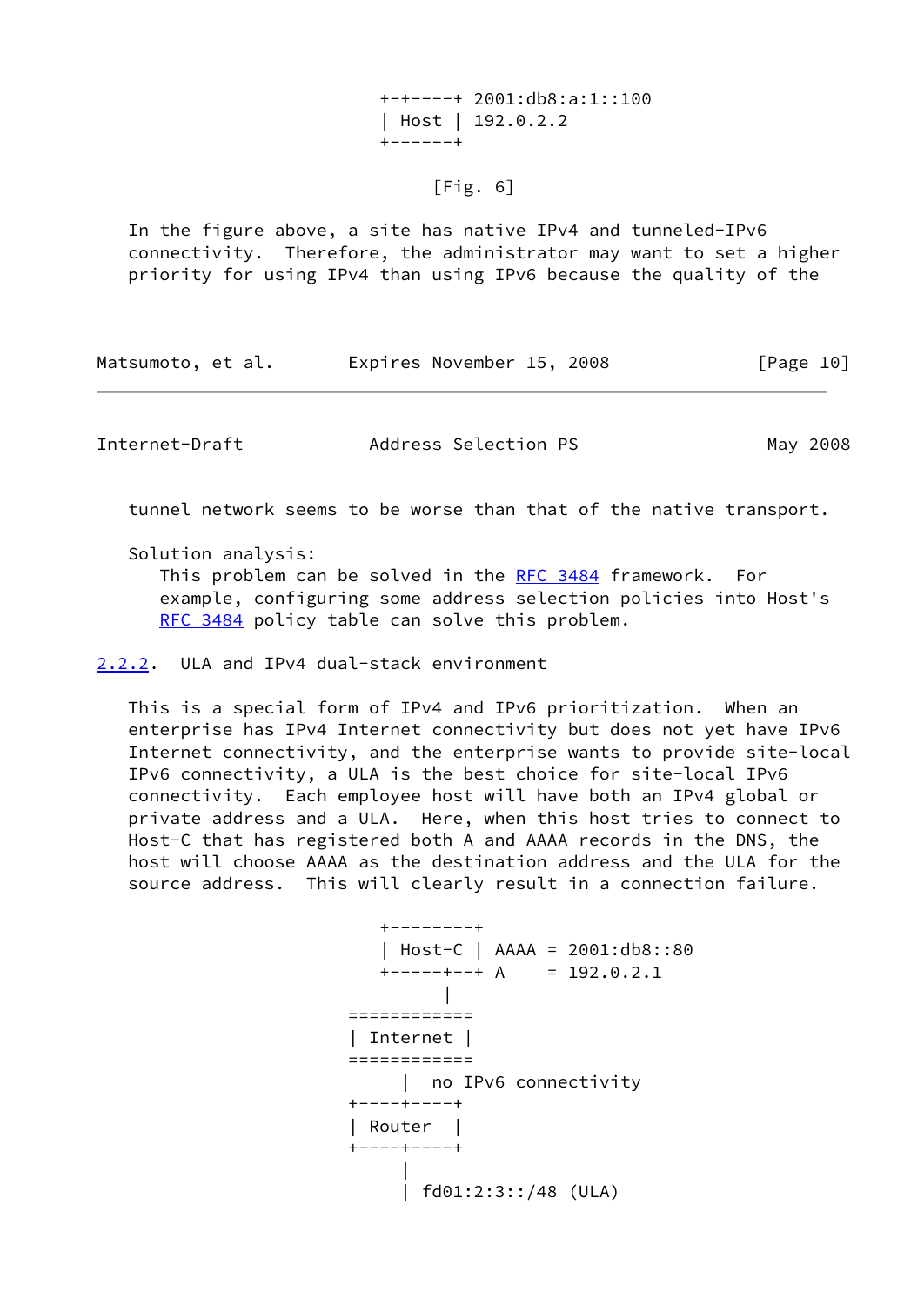| 192.0.2.128/25 ++--------+ | Router | +----+----+ | fd01:2:3:4::/64 (ULA)  $\vert$  192.0.2.240/28 ------+---+---------- | +-+----+ fd01:2:3:4::100 (ULA) | Host | 192.0.2.245 +------+

[Fig. 7]

Solution analysis:

| Matsumoto, et al. |  | Expires November 15, 2008 |  |  |  | [Page 11] |
|-------------------|--|---------------------------|--|--|--|-----------|
|-------------------|--|---------------------------|--|--|--|-----------|

<span id="page-12-1"></span>Internet-Draft Address Selection PS May 2008

 This problem can be solved in the [RFC 3484](https://datatracker.ietf.org/doc/pdf/rfc3484) framework. For example, configuring some address selection policies into Host's [RFC 3484](https://datatracker.ietf.org/doc/pdf/rfc3484) policy table can solve this problem.

<span id="page-12-0"></span>[2.2.3](#page-12-0). ULA or Global Prioritization

 Differentiating services by the client's source address is very common. IP-address-based authentication is an typical example of this. Another typical example is a web service that has pages for the public and internal pages for employees or involved parties. Yet another example is DNS zone splitting.

 However, a ULA and IPv6 global address both have global scope, and [RFC3484](https://datatracker.ietf.org/doc/pdf/rfc3484) default rules do not specify which address should be given priority. This point makes IPv6 implementation of address-based service differentiation a bit harder.

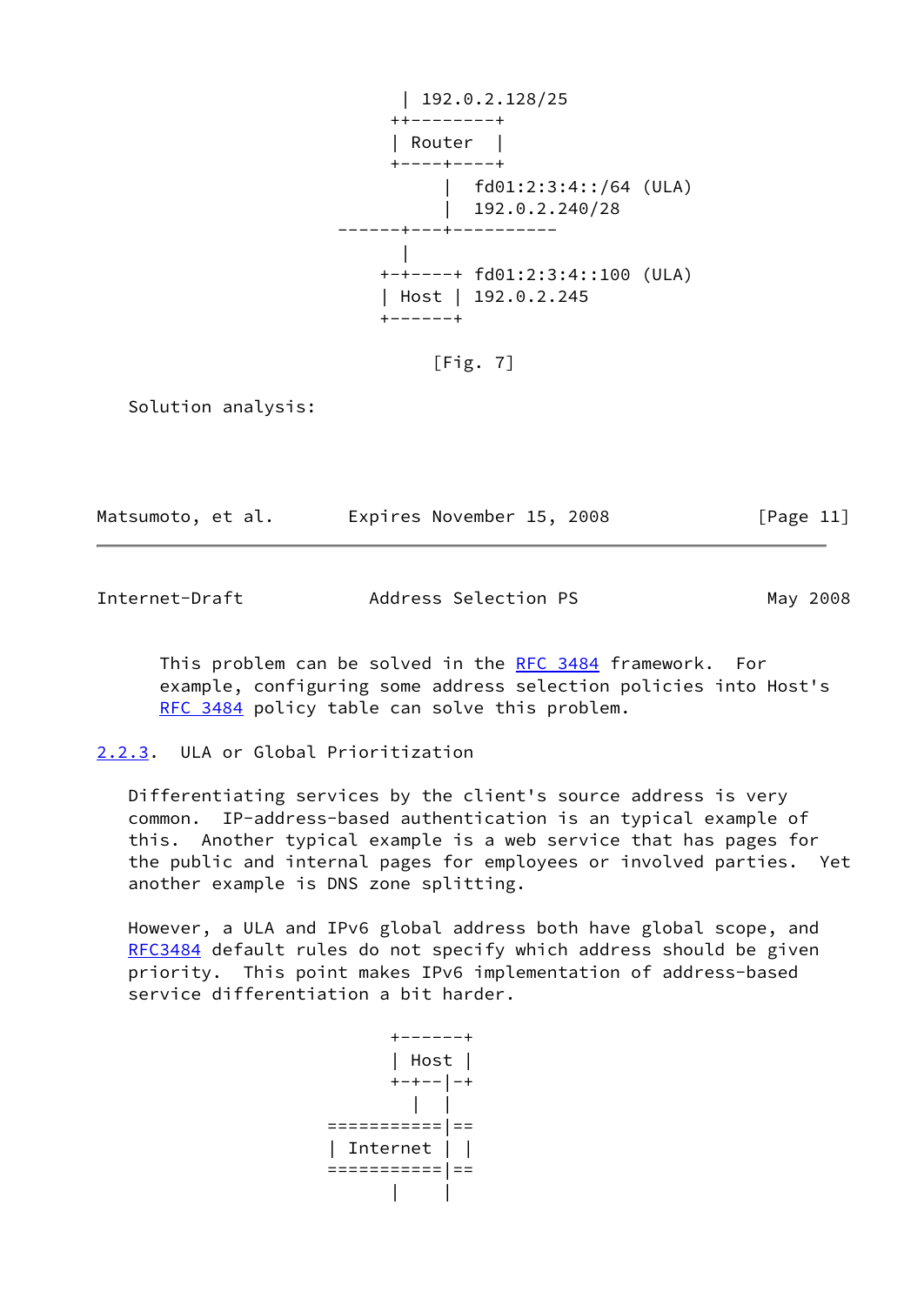

 $[Fig. 7]$ 

Solution analysis:

| Matsumoto, et al. |  | Expires November 15, 2008 |  | [Page 12] |  |
|-------------------|--|---------------------------|--|-----------|--|
|                   |  |                           |  |           |  |

<span id="page-13-1"></span>Internet-Draft Address Selection PS May 2008

 This problem can be solved in the [RFC 3484](https://datatracker.ietf.org/doc/pdf/rfc3484) framework. For example, configuring some address selection policies into Host's [RFC 3484](https://datatracker.ietf.org/doc/pdf/rfc3484) policy table can solve this problem.

# <span id="page-13-0"></span>[3](#page-13-0). Conclusion

 We have covered problems related to destination or source address selection. These problems have their roots in the situation where end-hosts have multiple IP addresses. In this situation, every end host must choose an appropriate destination and source address, which cannot be achieved only by routers.

 It should be noted that end-hosts must be informed about routing policies of their upstream networks for appropriate address selection. A site administrator must consider every possible address false-selection problem and take countermeasures beforehand.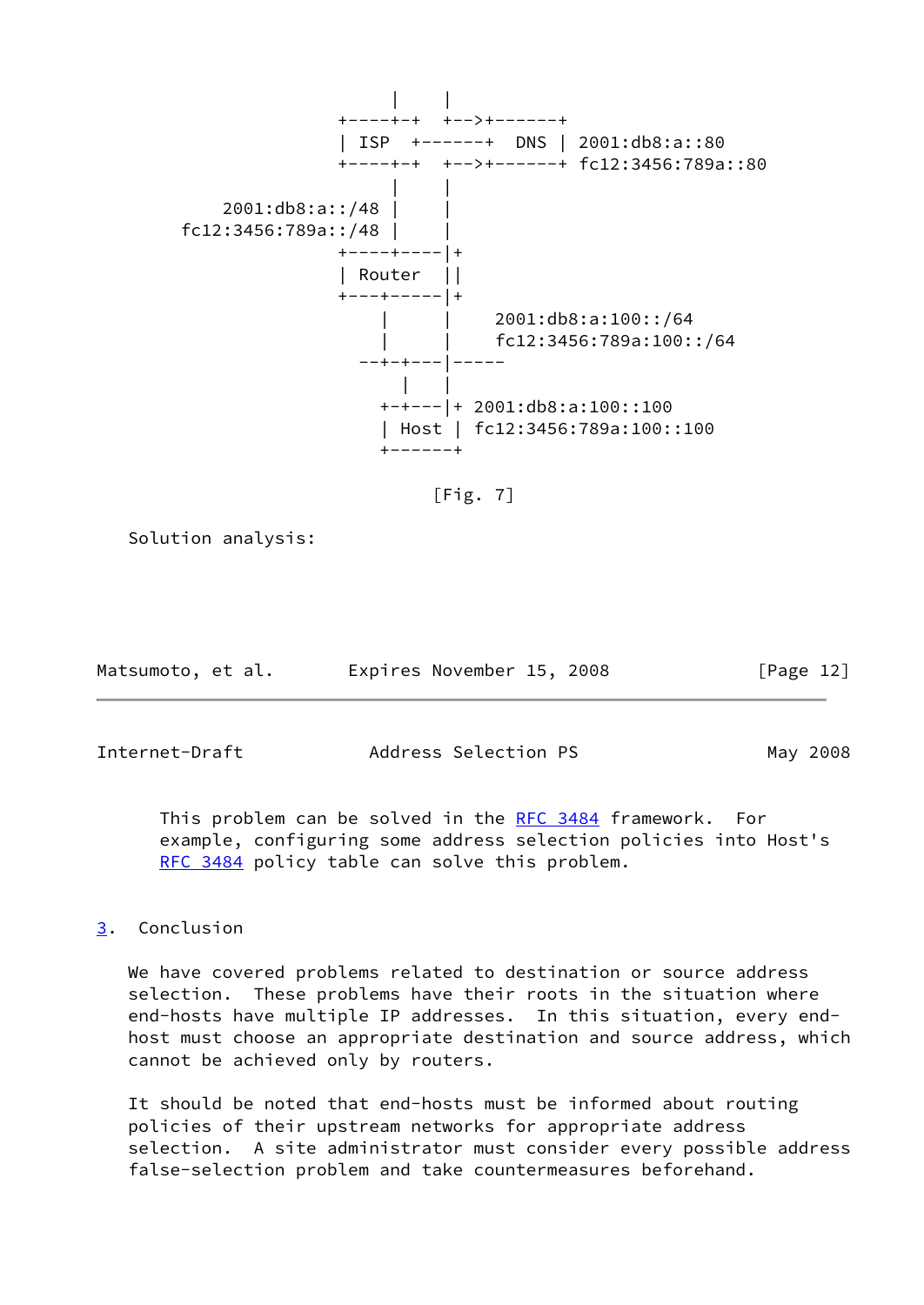## <span id="page-14-0"></span>[4](#page-14-0). Security Considerations

When an intermediate router performs policy routing (e.g. source address based routing), inappropriate address selection causes unexpected routing. For example, in the network described in 2.1.3, when Host-A uses a default address selection policy and chooses an inappropriate address, a packet sent to VPN can be delivered to a location via the Internet. This issue can lead to packet eavesdropping or session hijack. However, sending the packet back to the correct path from the attacker to the node is not easy, so these two risk are not serious.

As documented in the security consideration section in [RFC 3484,](https://datatracker.ietf.org/doc/pdf/rfc3484) address selection algorithms expose a potential privacy concern. When a malicious host can make a target host perform address selection, for example by sending a anycast or a multicast packet, the malicious host can know multiple addresses attached to the target host. In a case like 2.1.4, if an attacker can make Host to send a multicast packet and Host performs the default address selection algorithm, the attacker may be able to determine the ULAs attached to the Host.

 These security risks have roots in inappropriate address selection. Therefore, if a countermeasure is taken, and hosts always select an appropriate address that is suitable to a site's network structure and routing, these risks can be avoided.

| Matsumoto, et al. | Expires November 15, 2008 |  | [Page 13] |  |
|-------------------|---------------------------|--|-----------|--|
|                   |                           |  |           |  |

<span id="page-14-2"></span>Internet-Draft Address Selection PS May 2008

<span id="page-14-1"></span>[5](#page-14-1). IANA Considerations

This document has no actions for IANA.

<span id="page-14-3"></span>[6](#page-14-3). References

<span id="page-14-4"></span>[6.1](#page-14-4). Normative References

 [RFC3041] Narten, T. and R. Draves, "Privacy Extensions for Stateless Address Autoconfiguration in IPv6", [RFC 3041](https://datatracker.ietf.org/doc/pdf/rfc3041),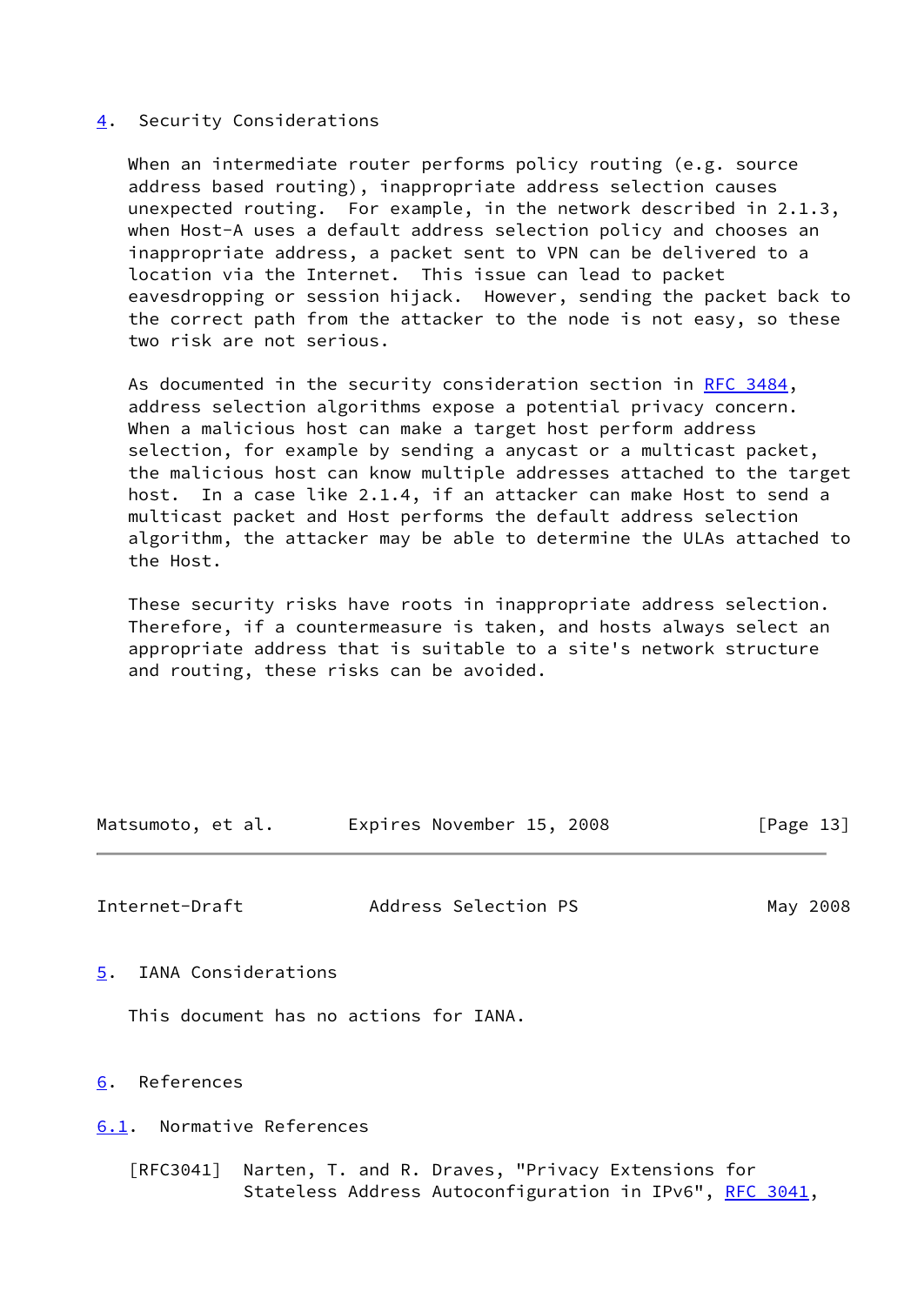January 2001.

- [RFC3484] Draves, R., "Default Address Selection for Internet Protocol version 6 (IPv6)", [RFC 3484,](https://datatracker.ietf.org/doc/pdf/rfc3484) February 2003.
- [RFC3775] Johnson, D., Perkins, C., and J. Arkko, "Mobility Support in IPv6", [RFC 3775](https://datatracker.ietf.org/doc/pdf/rfc3775), June 2004.
- [RFC4192] Baker, F., Lear, E., and R. Droms, "Procedures for Renumbering an IPv6 Network without a Flag Day", [RFC 4192,](https://datatracker.ietf.org/doc/pdf/rfc4192) September 2005.
- [RFC4193] Hinden, R. and B. Haberman, "Unique Local IPv6 Unicast Addresses", [RFC 4193,](https://datatracker.ietf.org/doc/pdf/rfc4193) October 2005.
- [RFC4291] Hinden, R. and S. Deering, "IP Version 6 Addressing Architecture", [RFC 4291](https://datatracker.ietf.org/doc/pdf/rfc4291), February 2006.
- [RFC4862] Thomson, S., Narten, T., and T. Jinmei, "IPv6 Stateless Address Autoconfiguration", [RFC 4862,](https://datatracker.ietf.org/doc/pdf/rfc4862) September 2007.
- [RFC4864] Van de Velde, G., Hain, T., Droms, R., Carpenter, B., and E. Klein, "Local Network Protection for IPv6", [RFC 4864](https://datatracker.ietf.org/doc/pdf/rfc4864), May 2007.
- [RFC5014] Nordmark, E., Chakrabarti, S., and J. Laganier, "IPv6 Socket API for Source Address Selection", [RFC 5014](https://datatracker.ietf.org/doc/pdf/rfc5014), September 2007.
- <span id="page-15-0"></span>[6.2](#page-15-0). Informative References
- <span id="page-15-1"></span>[Appendix A.](#page-15-1) Appendix. Revision History

01:

<span id="page-15-2"></span>

| Matsumoto, et al. | Expires November 15, 2008 | [Page 14] |
|-------------------|---------------------------|-----------|
| Internet-Draft    | Address Selection PS      | May 2008  |

 IP addresse notations changed to docmentation address. Descriptoin of solutions deleted.

02:

Security considerations section rewritten according to comments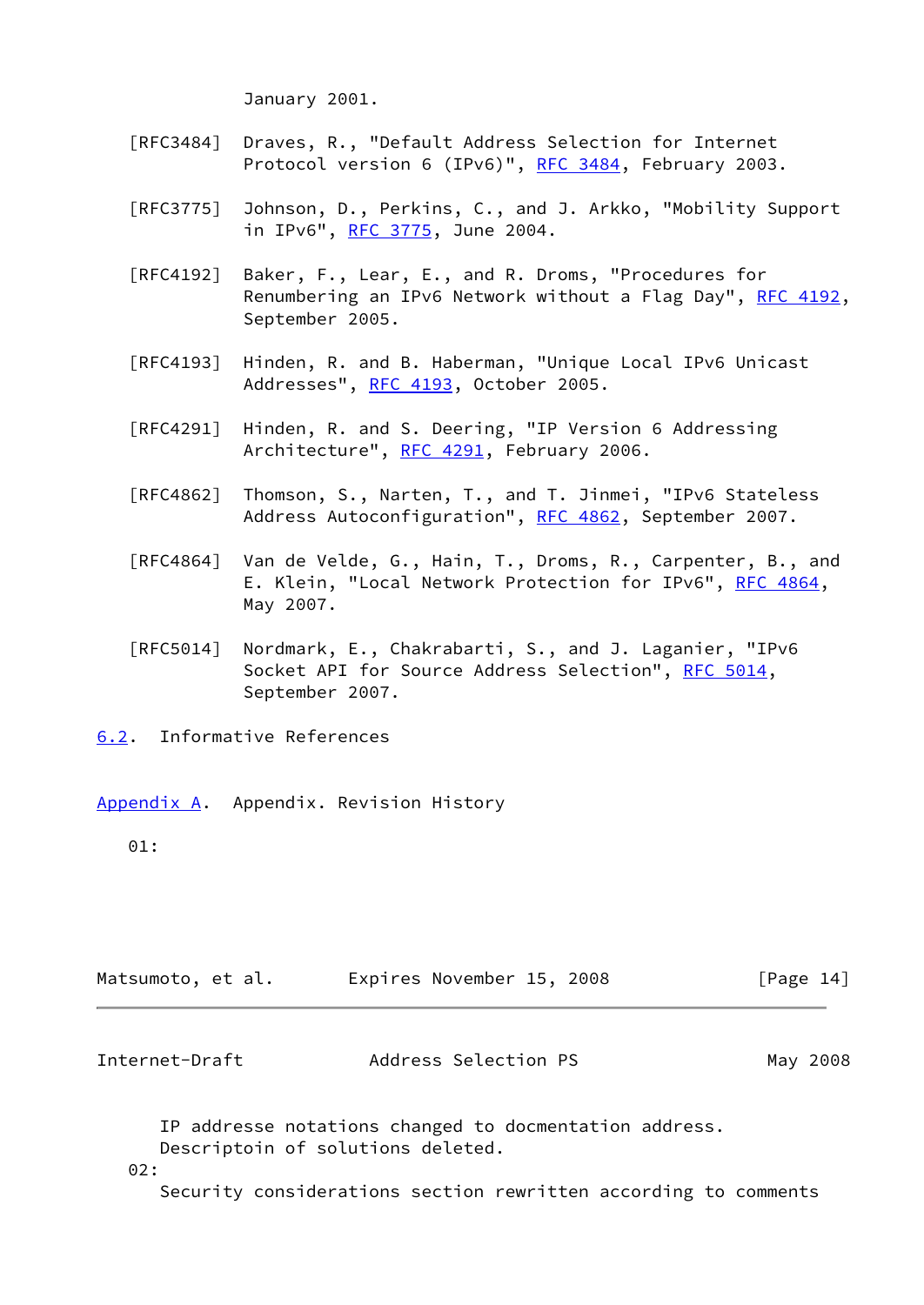from SECDIR. 03: Intended status changed to Informational. 04: This version reflects comments from IESG members. 05: This version reflects comments from IESG members and Bob Hinden. 06: This version reflects comments from Thomas Narten. Authors' Addresses Arifumi Matsumoto NTT PF Lab Midori-Cho 3-9-11 Musashino-shi, Tokyo 180-8585 Japan Phone: +81 422 59 3334 Email: arifumi@nttv6.net Tomohiro Fujisaki NTT PF Lab Midori-Cho 3-9-11 Musashino-shi, Tokyo 180-8585 Japan Phone: +81 422 59 7351 Email: fujisaki@nttv6.net Ruri Hiromi Intec Netcore, Inc. Shinsuna 1-3-3 Koto-ku, Tokyo 136-0075 Japan Phone: +81 3 5665 5069 Email: hiromi@inetcore.com

Matsumoto, et al. Expires November 15, 2008 [Page 15]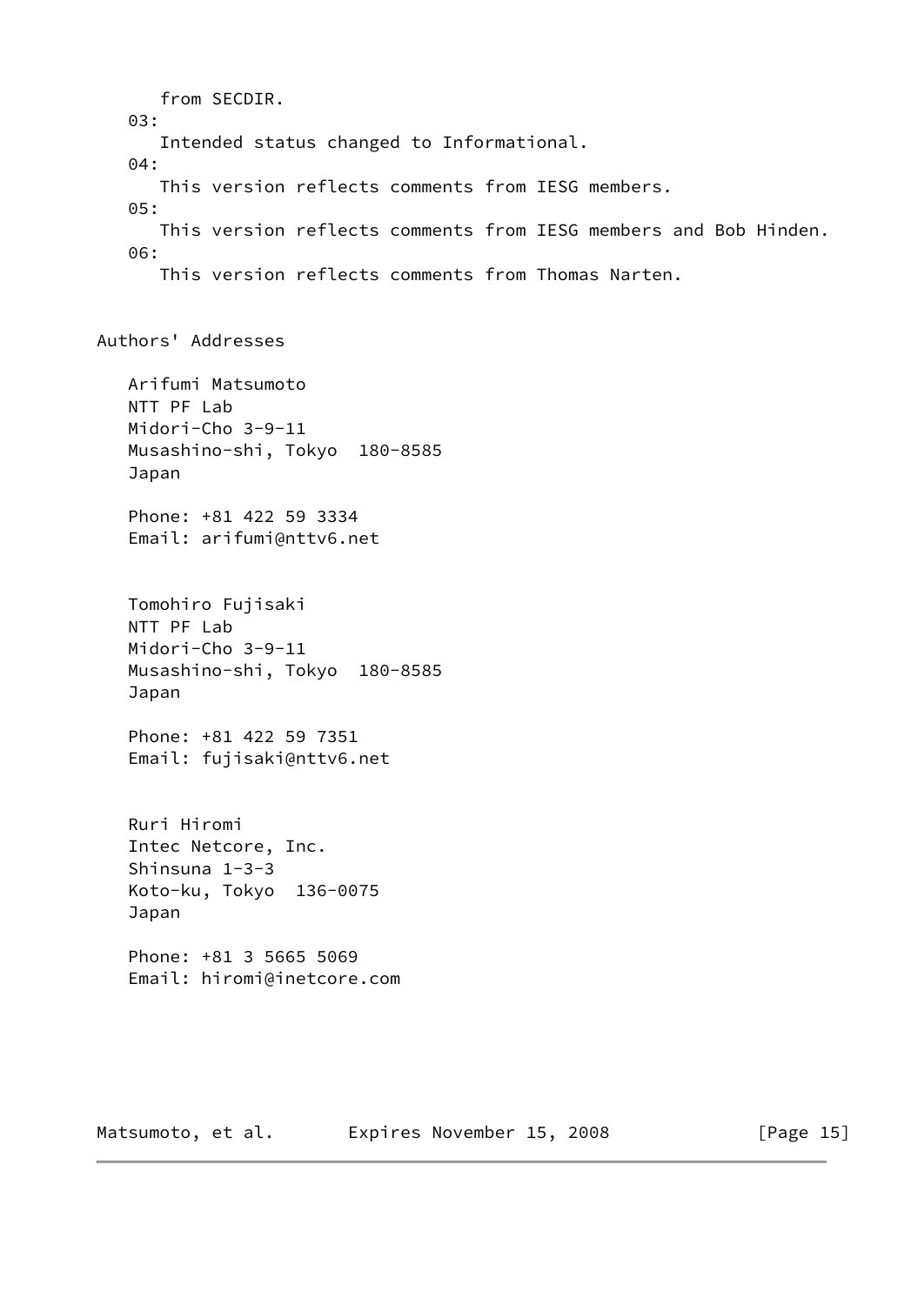Ken-ichi Kanayama Intec Netcore, Inc. Shinsuna 1-3-3 Koto-ku, Tokyo 136-0075 Japan

 Phone: +81 3 5665 5069 Email: kanayama\_kenichi@intec-si.co.jp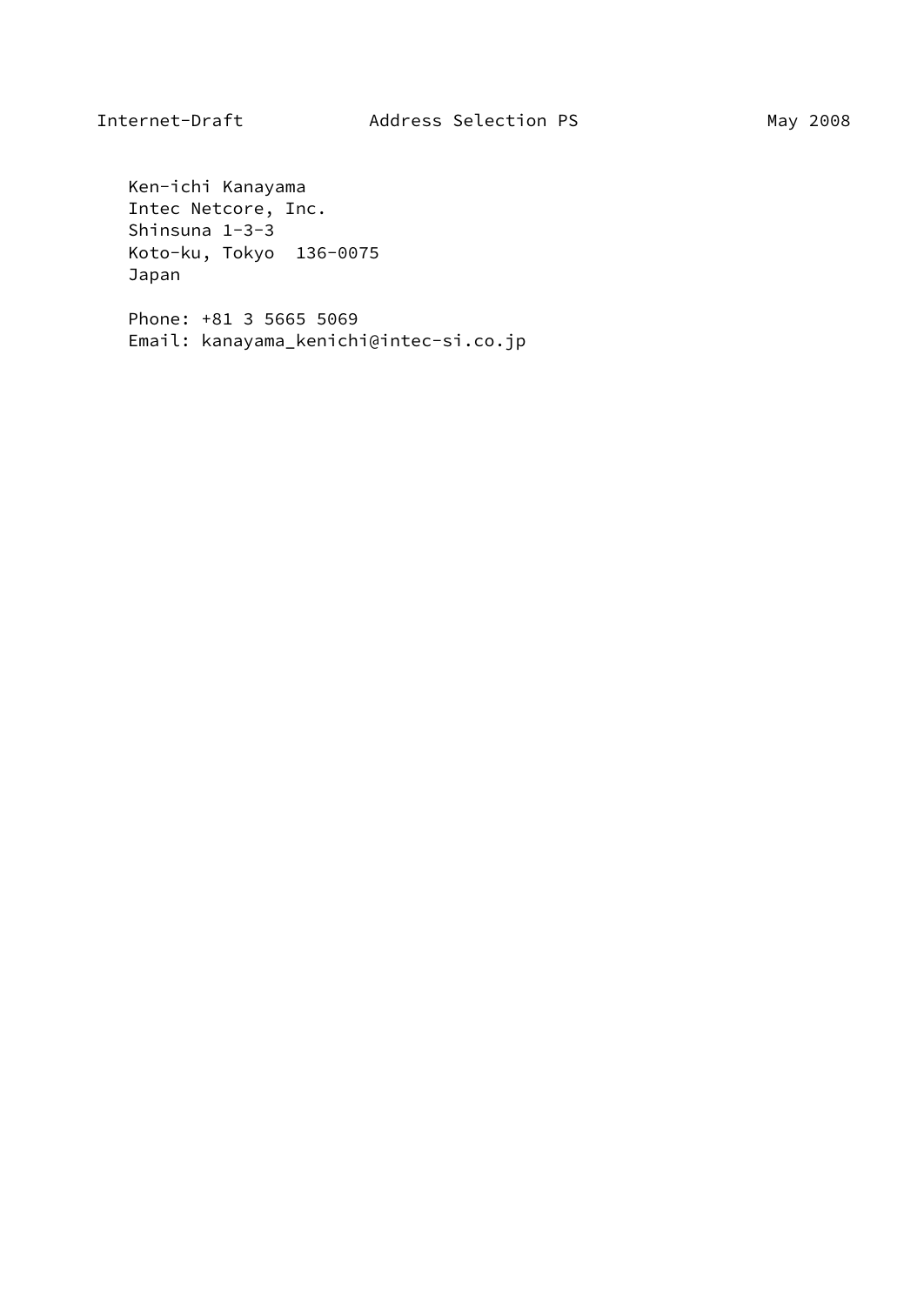Matsumoto, et al. **Expires November 15, 2008** [Page 16]

<span id="page-18-0"></span>Internet-Draft Address Selection PS May 2008

Full Copyright Statement

Copyright (C) The IETF Trust (2008).

 This document is subject to the rights, licenses and restrictions contained in  $BCP$  78, and except as set forth therein, the authors retain all their rights.

 This document and the information contained herein are provided on an "AS IS" basis and THE CONTRIBUTOR, THE ORGANIZATION HE/SHE REPRESENTS OR IS SPONSORED BY (IF ANY), THE INTERNET SOCIETY, THE IETF TRUST AND THE INTERNET ENGINEERING TASK FORCE DISCLAIM ALL WARRANTIES, EXPRESS OR IMPLIED, INCLUDING BUT NOT LIMITED TO ANY WARRANTY THAT THE USE OF THE INFORMATION HEREIN WILL NOT INFRINGE ANY RIGHTS OR ANY IMPLIED WARRANTIES OF MERCHANTABILITY OR FITNESS FOR A PARTICULAR PURPOSE.

Intellectual Property

 The IETF takes no position regarding the validity or scope of any Intellectual Property Rights or other rights that might be claimed to pertain to the implementation or use of the technology described in this document or the extent to which any license under such rights might or might not be available; nor does it represent that it has made any independent effort to identify any such rights. Information on the procedures with respect to rights in RFC documents can be found in [BCP 78](https://datatracker.ietf.org/doc/pdf/bcp78) and [BCP 79](https://datatracker.ietf.org/doc/pdf/bcp79).

 Copies of IPR disclosures made to the IETF Secretariat and any assurances of licenses to be made available, or the result of an attempt made to obtain a general license or permission for the use of such proprietary rights by implementers or users of this specification can be obtained from the IETF on-line IPR repository at <http://www.ietf.org/ipr>.

 The IETF invites any interested party to bring to its attention any copyrights, patents or patent applications, or other proprietary rights that may cover technology that may be required to implement this standard. Please address the information to the IETF at ietf-ipr@ietf.org.